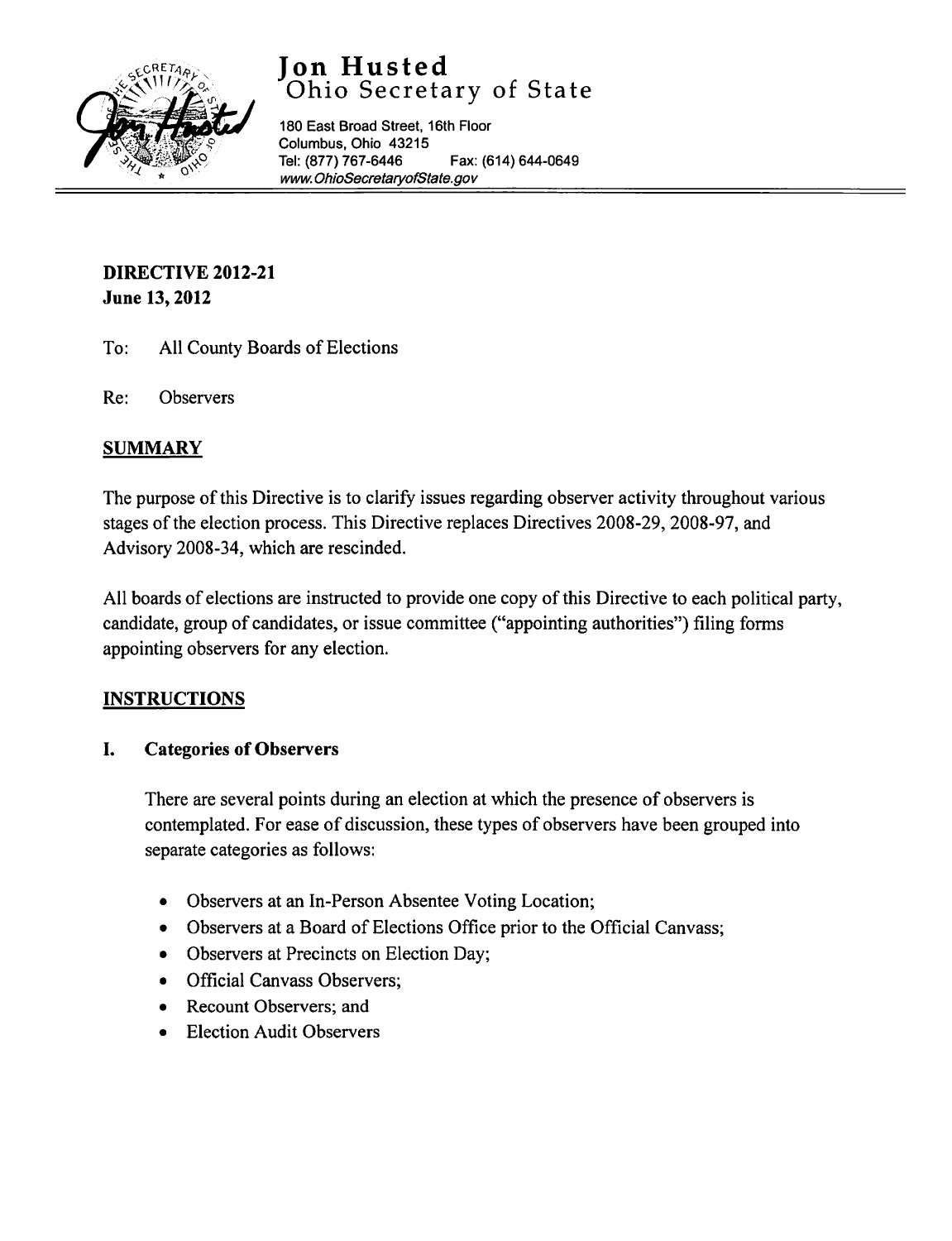#### I. General Rules for All Categories of Observers

There are some general principles that apply to all observers, regardless of what category the observer falls into.

#### A. Qualifications

All observers (except recount observers) must be qualified electors in the State of Ohio. However, observers do not need to be registered to vote in the particular county where they will observe. For qualifications relating to recount observers, see pages 7-8 of this Directive.

#### B. Persons Not Eligible to Observe

The following people are not permitted to serve as observers at an in-person absentee voting location, at a board office prior to the official canvass, or at a precinct on Election Day<sup>1</sup>:

- Uniformed peace officer;
- Uniformed state highway patrol trooper;
- Uniformed member of any fire department;
- Uniformed member of the armed services or the organized militia;
- No person wearing any other uniform; or
- No candidate, unless the candidate is also a member of the party controlling committee.

A candidate is permitted to serve as an observer at an official canvass, recount, or election audit. An observer may not accept compensation from a county, city, village, or township for serving as an observer.<sup>2</sup>

### c. Oath

Every observer is required to take an oath prior to commencing his or her duties. The form of the oath is prescribed as follows:

"You do solemnly swear that you will faithfully and impartially discharge the duties as an official observer, assigned by law; that you will not cause any delay to persons

OJ U .&\$ \$ & &&4 A IV·

 $^1$  R.C. 3505.21, ¶1

<sup>&</sup>lt;sup>2</sup> R.C. 3505.21, ¶4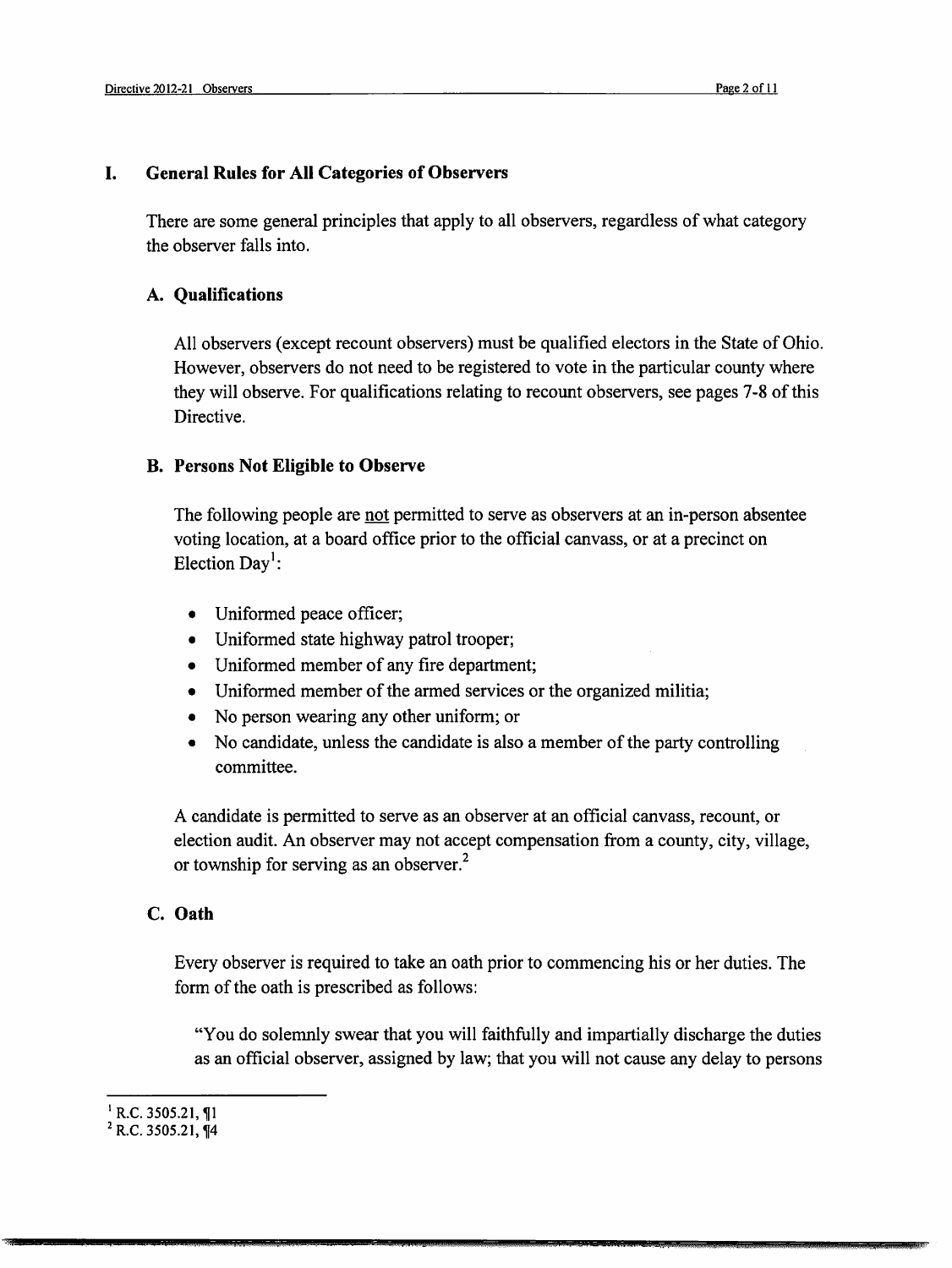offering to vote; and/or that you will not disclose or communicate to any person how any elector has voted at such election."<sup>3</sup>

For observers on Election Day, a judge of elections must administer the above oath. For all other observers, an election official, director, or deputy director may administer the oath. Additionally, where an observer is observing over the course of multiple days, that observer does not need to take the oath every day. It is sufficient to have the observer affirm to an election official each day that the observer understands that he or she is still under oath.

### D. Election Officials' Duties

Several Ohio statutes provide that election officials have a responsibility to allow observers to be present. That responsibility carries with it a connected right to remove observers from their posts under very limited circumstances including behavior inconsistent with Ohio law or Secretary of State Directive, or that interferes with, impedes, or disrupts an election.<sup>4</sup>

## II. Observers at In-Person Absentee Voting Locations, Board of Elections Offices, and Precincts on Election Day

Appointing authorities are permitted to appoint observers at an in-person absentee voting location, a board of elections office prior to the official canvass, and precincts on Election Day.

## A. Appointing Authority Defined

The following "appointing authorities" are permitted to appoint observers at any primary, special, or general election:

- Any political party (county or state) that is supporting candidates to be voted upon at that election
- Any group of five or more candidates
- A ballot issue committee recognized by the board of elections pursuant to law as supporting or opposing a ballot issue.<sup>5</sup>

Any committee that in good faith advocates or opposes a ballot question or issue may file a petition with the county board of elections asking to be recognized as the

 $3$  R.C. 3505.21, ¶5

 $4$  R.C. 3501.33 and 3505.21,  $\P$ 1

 $<sup>5</sup>$  R.C. 3505.21, ¶1, ¶3</sup>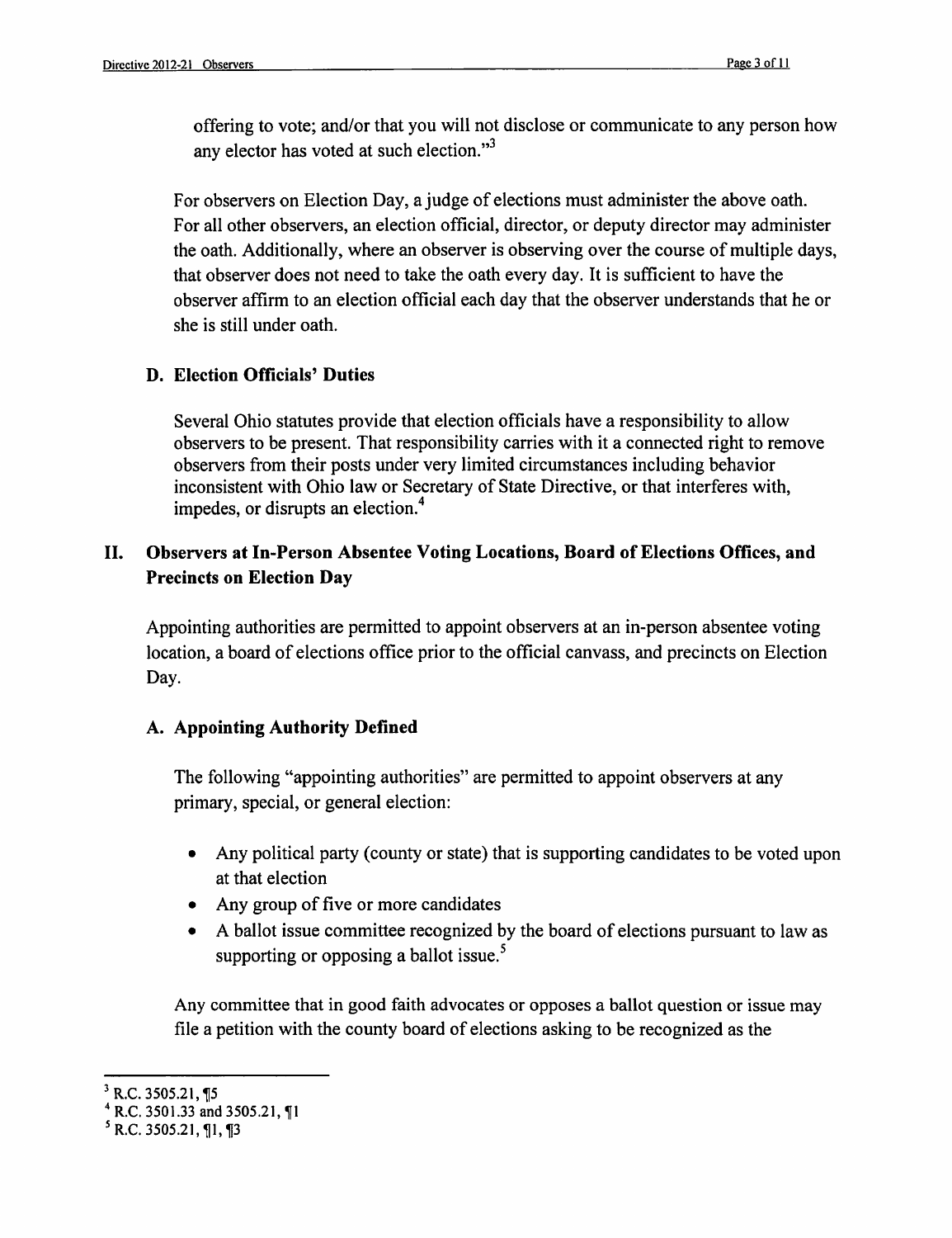committee entitled to appoint observers for the election. Such petitions must be filed no later than 4:00 p.m. on the  $20<sup>th</sup>$  day before election.<sup>6</sup> If more than one committee files to be the recognized committee advocating or opposing a measure, the board must decide which committee will be recognized as being entitled to appoint observers. The board must make this decision not less than 12 days prior to the election and send a notice via registered mail to each committee.<sup>7</sup>

## B. Notice of Appointment

An appointing authority must first notify the board of elections of the names and addresses of its appointees and the location(s) at which they will serve.<sup>8</sup> As discussed above, potential locations include the board's in-person absentee voting location, the board office, and specific precincts for Election Day. Keep in mind that one person is permitted to observe at multiple locations, as the observer may spend parts of the day at several locations, or observe at different locations depending on the day and point in the election.

## 1. Timing

Written notification must be given to a board of elections not less than 11 days before the election on forms prescribed by the Secretary of State. Written amendments for a notification may be filed with the board of elections at any time until 4:00 p.m. the day before the election.<sup>9</sup> An amendment may substitute one observer for another at a precinct or board of elections identified in the original filing. However, an amendment cannot add a location that was not identified in the original filing. An amendment also cannot add additional observers at a location or serve to expand the number of observers at a location beyond what is permitted.

## 2. Forms

The following Secretary of State forms should be used to notify boards of elections of appointments and any subsequent amendments:

- A state or county political party committee will use Form 214, signed by the chairperson and secretary of the controlling committee.
- Groups of candidates will use Form 216, signed by the group of candidates.

- R.C. 3505.21, 13
- & R.C. 3505.21

 $<sup>6</sup>$  R.C. 3505.21, ¶3</sup>

 $^{9}$  R.C. 3505.21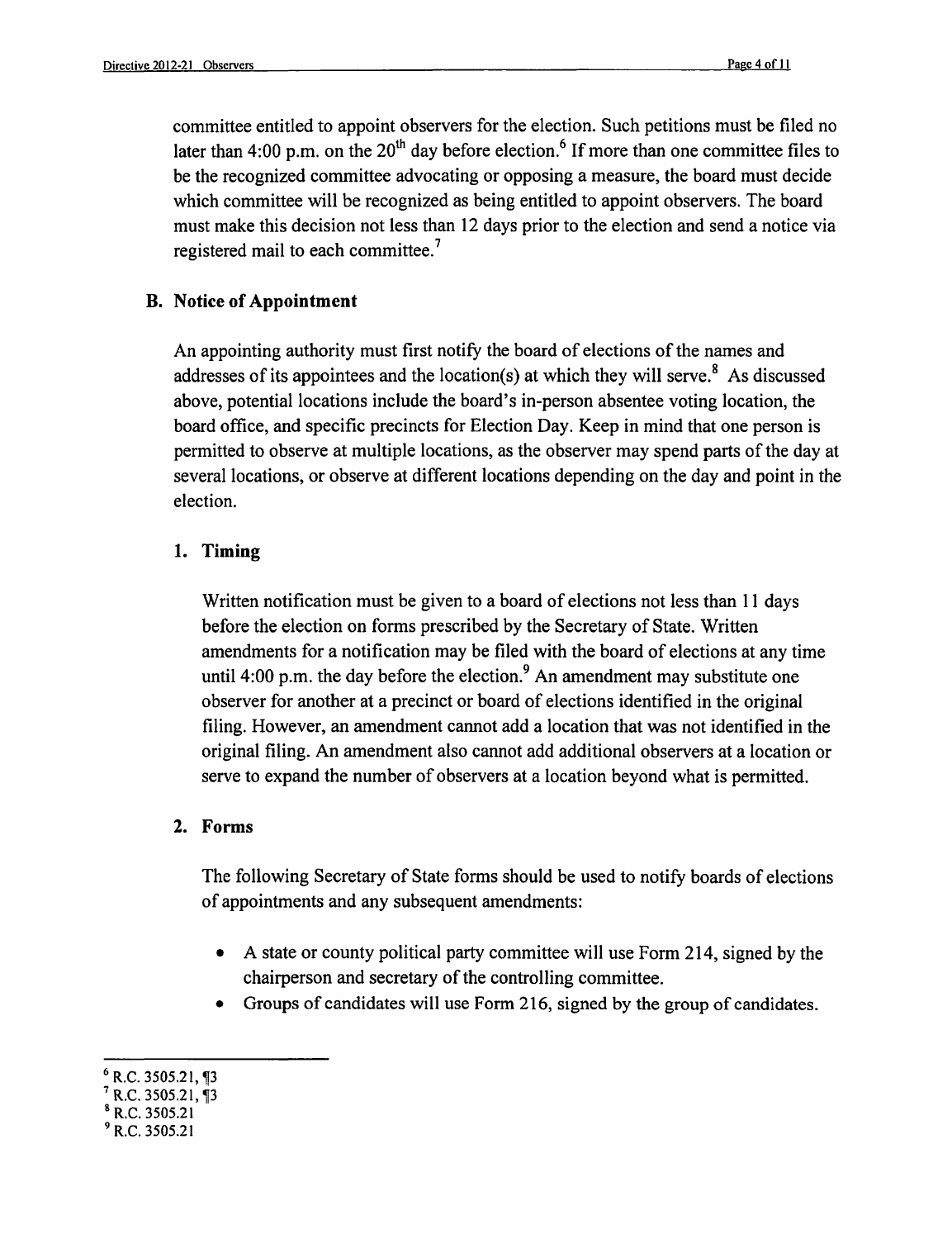• A recognized ballot issue committee will use Form 219, signed by committee members.

Appointing authorities are encouraged to file original documents with a county board of elections in person. However, filing by facsimile or electronic mail with a PDF attachment is permissible. An appointing authority bears the risk of improper or incomplete transmittal of a notice of appointment or amendment for an observer.

#### C. Certificate of Appointment

After filing a timely notice of appointment with the board of elections, the appointing authority is responsible for issuing a certificate of appointment to the observer. The following Secretary of State forms should be used to issue certificates of appointment to observers:

- A state or county political party committee will use Form 215, signed by the chairperson and secretary of the controlling committee.
- Groups of candidates will use Form 217, signed by the group of candidates.
- A recognized ballot issue committee will use Form 220, signed by committee members.

The duly appointed observer will present his or her certificate of appointment to the appropriate election official at the time that the observer arrives at the location where he or she will observe.

#### D. Observers at an In-Person Absentee Voting Location

Observers may be appointed to observe the casting of ballots at an in-person absentee voting location. Depending on the particular county, this location will either be the board office or a separate designated site.

An appointing authority is permitted to appoint one observer to the in-person absentee voting location. Because in-person absentee voting occurs over multiple days, it may be prudent for a board to permit the substitution of observers on different days. However, an appointing authority cannot have more than one observer observing the casting of ballots at an in-person absentee voting location at anyone time.

#### E. Observers at a Board of Elections Office

Observers may be appointed to a board of elections office to observe the casting of ballots, the examination and opening of absent voters' ballots, the casting and counting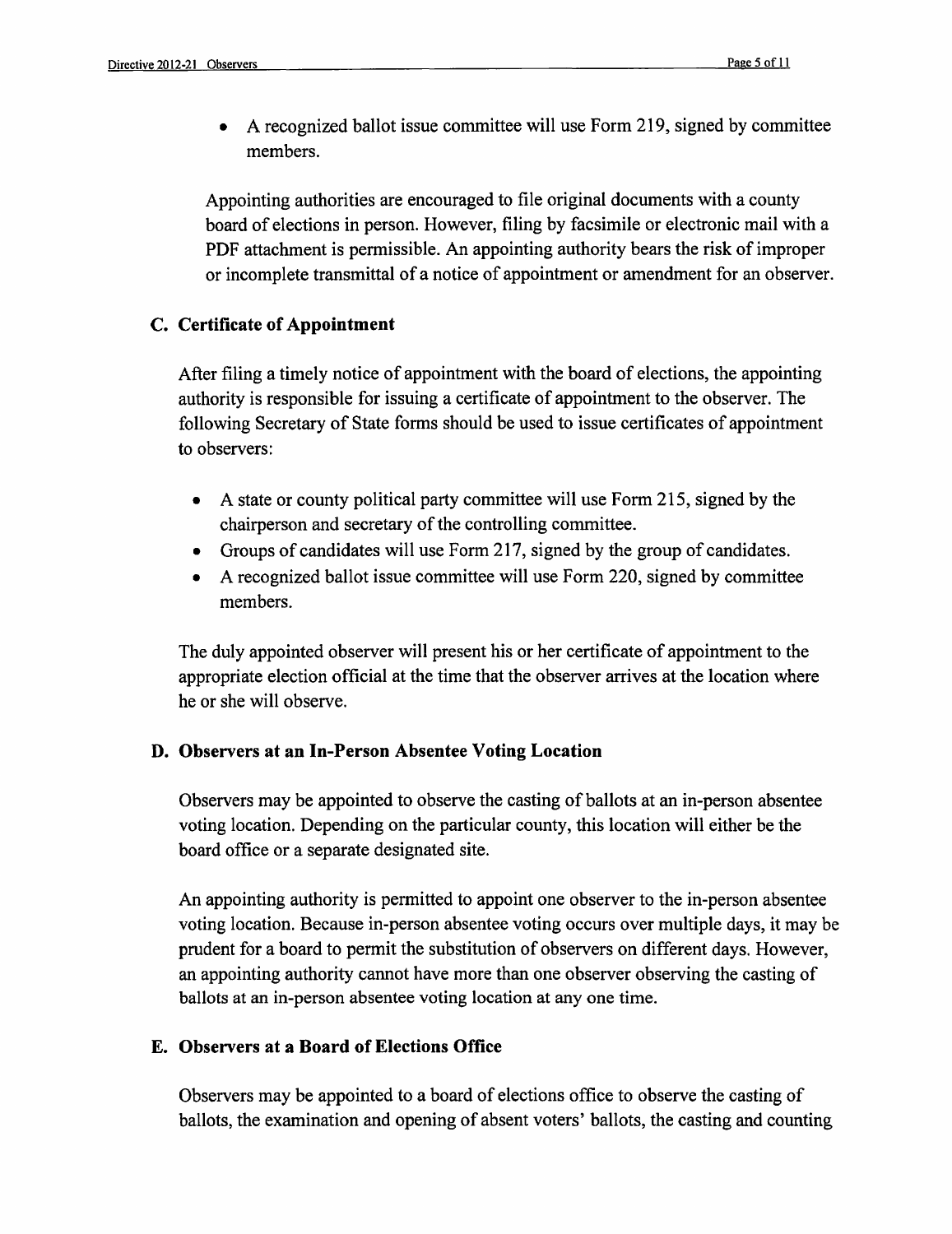of ballots at the board of elections office on Election Day, and the processing of provisional ballots leading up to the official canvass.

A board of elections must notify appointed observers of the times when the board will be processing and counting absent voters' ballots. Likewise, a board of elections must notify all duly appointed observers of the times when the board will be determining the eligibility of provisional ballots to be counted.<sup>10</sup>

An appointing authority is permitted to appoint one observer to the board of elections office. II Under appropriate circumstances, a board of elections may choose to permit an appointing authority to appoint more than one observer to a board of elections office. For instance, where the processing of provisional ballots will take place over a number of days, it would be prudent for the board to permit an appointing authority to appoint multiple observers and/or permit the substitution of observers.

Please note that an observer appointed to observe at the board office is permitted to observe at the board office and at any precinct in the county.<sup>12</sup> An appointing authority is only allowed to have one observer who is permitted to observe at both the board office and at any precinct in the county. Such an observer will file his or her certificate of appointment with the board of elections, and then shall take a copy of the certificate with him or her to present to the presiding judge at any of the precincts he or she visits.

#### F. Observers at Precincts on Election Day

Observers may be appointed to observe the casting and counting of ballots at one or multiple precincts on Election Day.

An appointing authority for *candidates* is permitted to appoint one observer to each precinct in a county. An observer may be appointed to observe at multiple precincts, but no more than one observer may be appointed to each precinct.<sup>13</sup>

An appointing authority for a *ballot question or issue* is permitted to appoint one observer to each precinct in a county. An observer may be appointed to observe at multiple precincts, but no more than one observer may be appointed to each precinct.<sup>14</sup>

However, there are some additional limitations where ballot question or issue observers are involved. At any election, a precinct cannot have more than six observers total appointed by separate ballot issue committees. Where the number of observers exceeds

- $H$  R.C. 3505.21
- $12$  R.C. 3505.21, 1
- $^{13}$  R.C. 3505.21, 1

 $^{10}$  R.C. 3505.183(D)

 $^{14}$  R.C. 3505.21, 13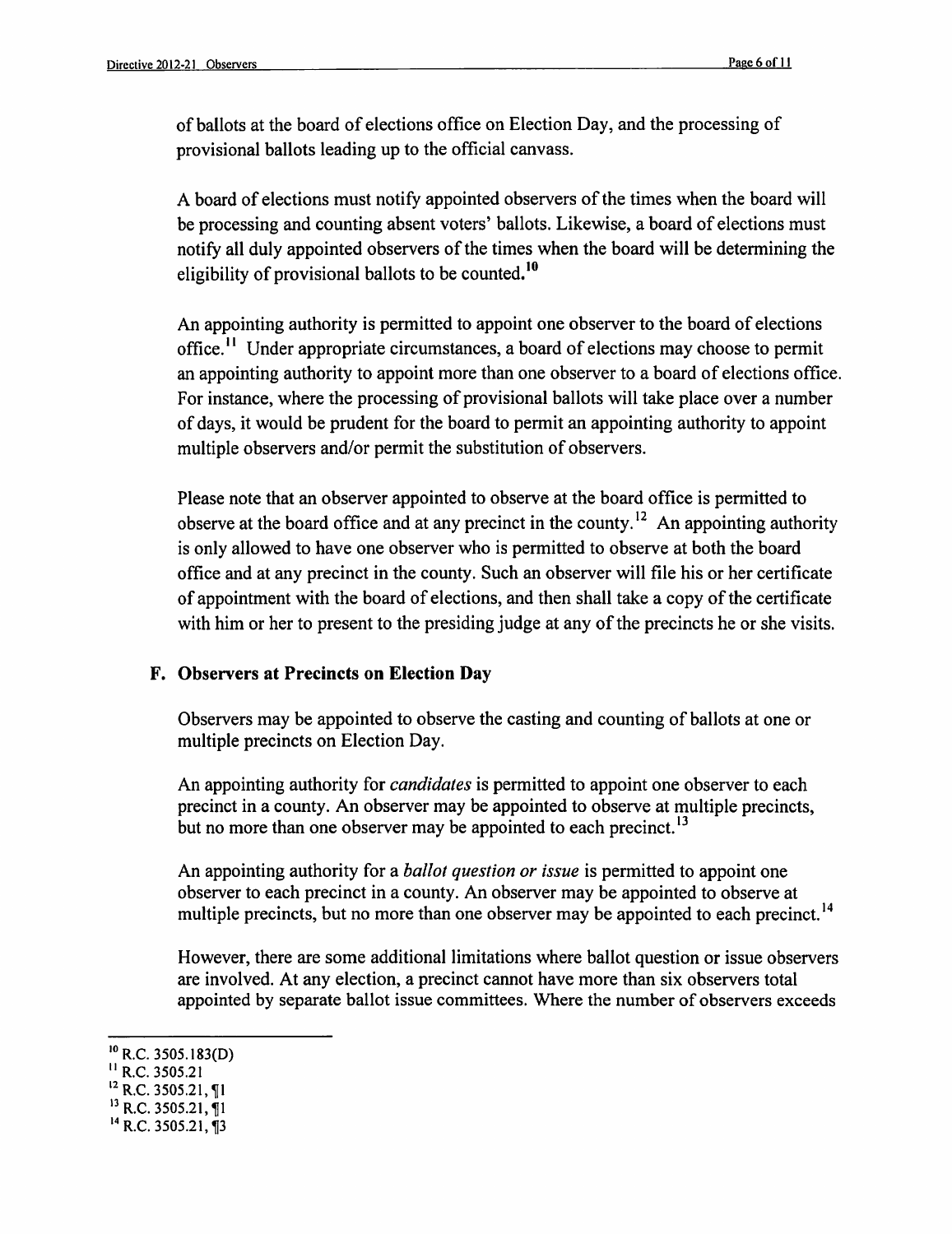six, the recognized ballot issue committees may agree upon which observers will observe. If the committees fail to agree, the judges of election will choose six observers from the certified appointees in a manner that represents each side of the several issues.<sup>15</sup>

Observers appointed to precincts on Election Day are permitted to be present from the opening until the closing of the polls, as well as after the polls close. Accordingly, an observer would be permitted to be present from one-half hour before the polling place opens through the time the poll workers for that precinct finish processing the ballots cast or collected in that precinct, and have completed all other post-closing responsibilities and have taken all actions to return the ballots and other supplies to the board of elections. 16

#### III. Official Canvass Observers

Certain appointing authorities are permitted to designate a qualified elector to observe the making of the official canvass. The following "appointing authorities" are permitted to appoint an observer to the official canvass:

- The county executive committee of each political party;
- Each committee designated in a petition nominating an independent or nonpartisan candidate;
- Each committee designated in a petition to represent the petitioners for a ballot question or issue; or
- Any committee opposing a ballot question or issue that was permitted to have a qualified elector serve as an observer at the election pursuant to R.C. 3505.21.<sup>17</sup>

Boards of elections must require the designation of an official canvass observer to be in writing, signed by a recognized member of the group appointing the observer. Following the instructions given on pages 3-4, an appointing authority may file this written appointment in person, via facsimile or electronic mail using a PDF.

#### IV. Recount Observers

#### A. Candidate Recounts

For candidate recounts, each candidate in the contest to be recounted may attend and observe the recount and may designate one other person in addition to him or herself, not necessarily an elector, to also observe the recount on his or her behalf. In the event

at t 42 Lmk. 2002 - 1 Lmk. 2002 - 1 Lmk. 2002 - 1 Lmk. 2002 - 1 Lmk. 2002 - 1 Lmk. 2002 - 1 Lmk. 2002 - 1 Lmk.

. With  $\alpha$ 

<sup>&</sup>lt;sup>15</sup> R.C. 3505.21

<sup>16</sup> R.C. 3505.21, 3506.13

<sup>&</sup>lt;sup>17</sup> R.C. 3505.32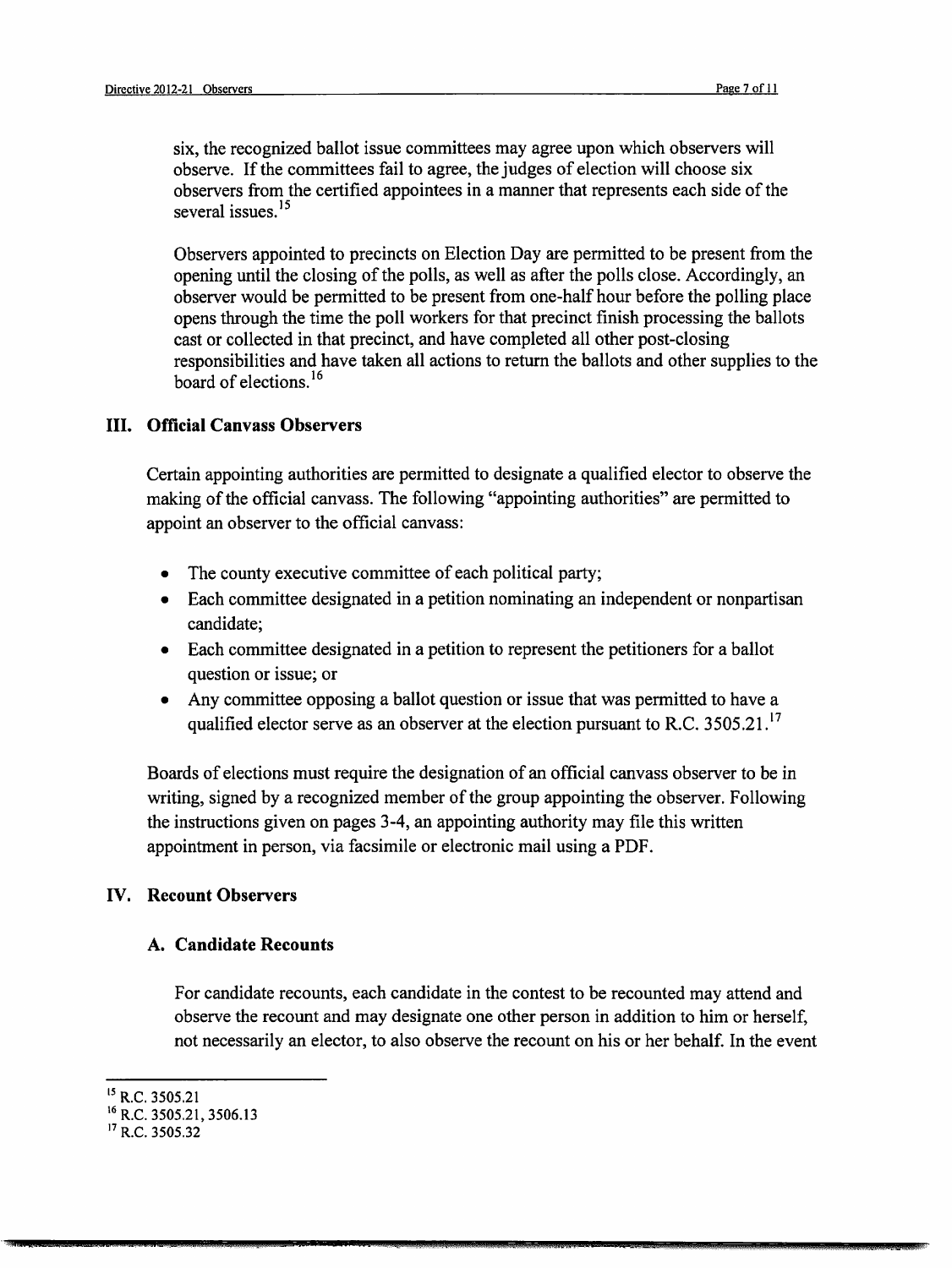that a county board of elections performs the recount at more than one station, the candidate may appoint a sufficient number of observers to have one at each station for the time during which that station is actively recounting ballots.<sup>18</sup>

#### B. Question or Issue Recounts

For question or issue recounts, the designated chairperson of a committee organized in accordance with R.C. 3505.21 to support or oppose a ballot question or issue may observe. Additionally, an attorney appointed as legal counsel by the committee may also observe.<sup>19</sup>

#### C. Method of Appointment

The appointment of recount observers must be in writing, signed by the candidate or ballot issue chairperson, and submitted to the board of elections no later than five days following board notification of the date and time of the recount.<sup>20</sup> Following the instructions given on pages 3-4, an appointing authority may file these documents in person, via facsimile or electronic mail using a PDF.

#### V. Election Audit Observers

Any entity that appointed observers pursuant to R.C. 3505.21, or official canvass observers pursuant to R.C. 3503.32, may appoint observers to the post-election audit. Appointments must be made in writing, signed by a recognized member of the group appointing the observer, no later than five days after the board gives notice of the date and time of the post-election audit. Substitutes may be appointed if notice of the substitution is made in writing and filed with the board of elections at least one day before the post-election audit begins. Following the instructions given on pages 3-4, an appointing authority may file these documents in person, via facsimile, or electronic mail using a PDF.

#### VI. Rights and Limitations of Observers

The provisions of this section apply to observers at all stages of an election. However, please note that some provisions will relate solely to a certain category of observers or a particular situation as described below.

<sup>&</sup>lt;sup>18</sup> R.C. 3515.03

<sup>19</sup> R.C. 3515.03

<sup>20</sup> R.C. 3515.03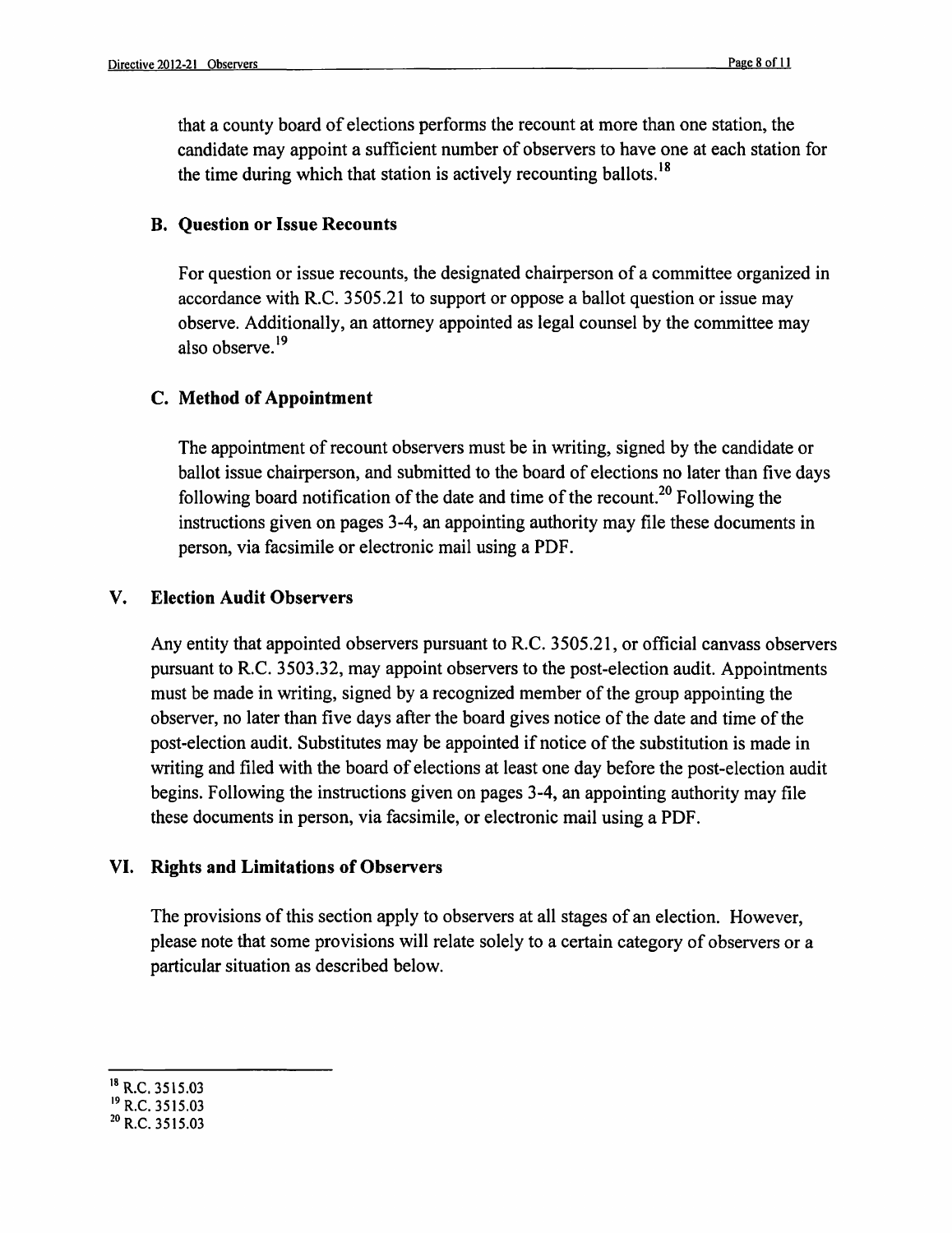## **A. Watching and Inspecting**

Observers at a precinct are permitted to "watch every proceeding of the judges of elections from the time of the opening until the closing of the polls.<sup> $21$ </sup> Observers are also permitted to "inspect the counting of all ballots in the polling place or board of elections from the time of the closing of the polls until the counting is completed and the final returns are certified and signed. $n^{22}$  The role of observers is limited to observing the proceedings of an election. Accordingly, while observers are permitted to watch and inspect, observers are never permitted to handle any election materials.

## **B. Observer Communication with Election Officials**

While observers are permitted to engage precinct election officials in casual conversation, including gathering information about how the voting location is being run during down times, their statutorily appointed purpose is to "watch." Observers are not to serve as enforcers of the laws nor act as advocates for voters before the precinct election officials. They may, however, leave the voting area to contact the Board of Elections to raise concerns, which, the Board of Elections may, in turn and as appropriate, address. Observers may never interfere with election officials completing their official duties.

## **c. Movement of Observers within Polling Place**

Observers are permitted to move freely about the polling place to the extent that they do not engage in any prohibited activity (see *Limitations,* below). 23 Observers are not permitted to observe at precincts to which they are not duly appointed.

## **D. Movement of Observers within Board of Elections**

Observers are permitted to observe in any area where ballots are being cast, processed, counted, or recounted at a board of elections office, and generally, may move about freely to do so to the extent that they do not engage in any prohibited activity (see *Limitations,* below). A board may deny an observer access to parts of its office where ballots are not being cast, processed, counted, or recounted.

<sup>21</sup> R.C. 3505.21

<sup>22</sup> R.C. 3505.21

<sup>23</sup> R.C. 3505.21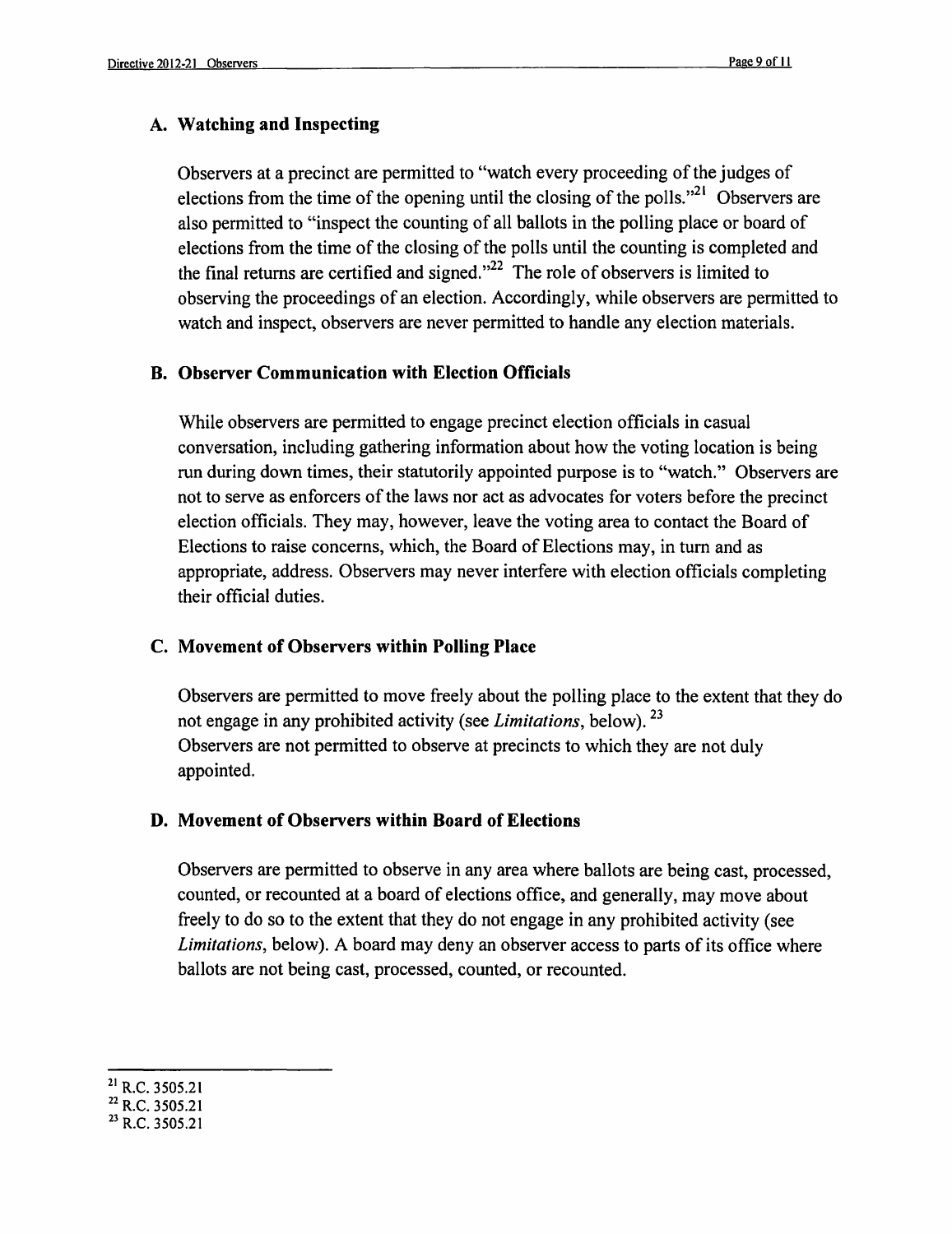### E. Recount Observer Conduct

A recount observer may freely observe the recount, but cannot interfere with the recount or touch the ballots. Because such challenges are reserved for a Contest of Election, observers at a recount may not challenge the board's determination of whether or not a ballot or vote is counted during a recount.<sup>24</sup>

### F. Limitations

## 1. Statutory Prohibitions

Although observers are granted the ability to move about the polling place as they conduct their duties within the polling place, including the area marked by the flags, observers must be mindful that certain behavior is prohibited, including:

- Engaging in any kind of election campaigning;
- Hindering or delaying an elector in reaching or leaving the polling place;
- Impeding, interfering with, or disrupting the election in some manner;
- Intimidating, harassing, or attempting to influence voters or precinct election officials;
- Carrying a firearm or other deadly weapon; or
- Risk violating the secrecy of the ballot or the privacy of voters.

Unless specifically exempted by law, all observers are subject to the statutory prohibitions in Title 35 of the Revised Code, including, but not limited to, R.C. 3501.35, 3501.90, and any relevant section of Chapter of 3599.

## 2. Communication Devices and Audio Video Devices

Observers may not use any electronic or communication device or any audio/visual recording device in any manner that impedes, interferes with, or disrupts an election, or in any way intimidates a voter, risks violating the secrecy of the ballot or voter privacy. Observers using a cellular or digital telephone, walkie-talkie, or any other wired, wireless, or satellite audio communication device to discuss the election or a perceived problem with the administration of the election may not do so within the polling place. Absent a person engaging in harassment,  $2^5$  nothing in this section shall be interpreted to prevent an observer from collecting or

<sup>&</sup>lt;sup>24</sup> OAG 1974-103

 $25$  As defined by R.C. 3501.90.